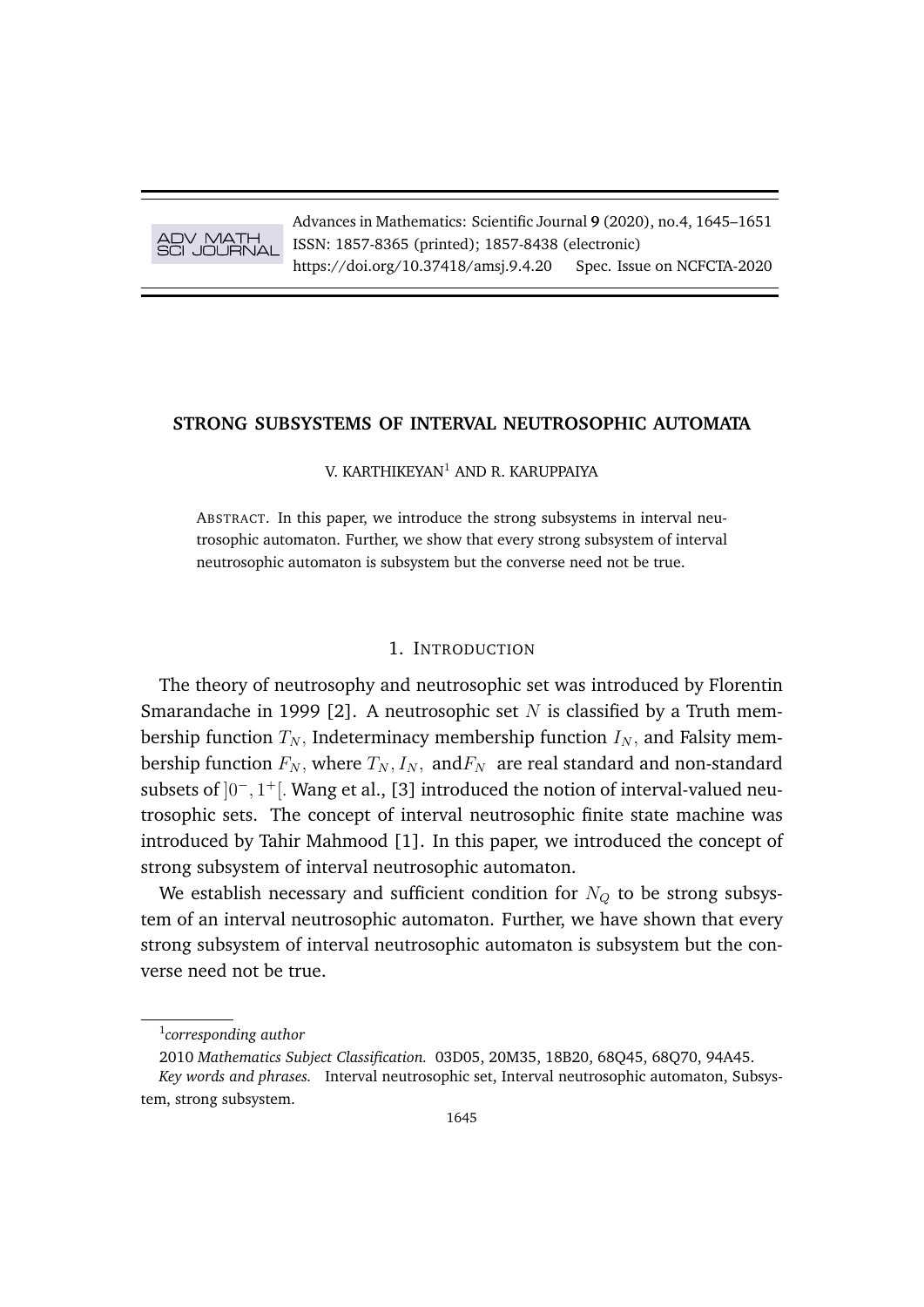## 1646 V. KARTHIKEYAN AND R. KARUPPAIYA

#### 2. PRELIMINARIES

**Definition 2.1.** *[2] Let* U *be the universe of discourse. A neutrosophic set (NS)* N *in U is*  $N = \{ (x, (T_N(x), I_N(x), F_N(x))) \}, x \in U, T_A, I_A, F_A \in ]0^-, 1^+] \}$  and with  $\Delta t$ he condition  $0^- \leq \sup T_N(x) + \sup I_N(x) + \sup F_N(x) \leq 3^+.$  We need to take the *interval* [0, 1] *for technical applications instead of* ]0<sup>−</sup>, 1 <sup>+</sup>[.

**Definition 2.2.** *[3] Let* U *be a universal set. An interval neutrosophic set (*INS *for short) is of the form*

$$
N = \{ \langle \alpha_N(x), \beta_N(x), \gamma_N(x) \rangle \mid x \in U \} = \{ \langle x, [\inf \alpha_N(x), \sup \alpha_N(x)],
$$
  
[inf  $\beta_N(x), \sup \beta_N(x)]$ , [inf  $\gamma_N(x), \sup \gamma_N(x)] \rangle \mid x \in U \},\$ 

*where*  $\alpha_N(x)$ ,  $\beta_N(x)$ , and  $\gamma_N(x) \subseteq [0,1]$  and the condition that

$$
0 \le \sup \alpha_N(x) + \sup \beta_N(x) + \sup \gamma_N(x) \le 3.
$$

# 3. INTERVAL NEUTROSOPHIC AUTOMATA

**Definition 3.1.** [1]  $M = (Q, \Sigma, N)$  *is called interval neutrosophic automaton* (INAforshort), *where* Q *and* Σ *are non-empty finite sets called the set of states and input symbols respectively, and*  $N = {\alpha_N(x), \beta_N(x), \gamma_N(x)}$  *is an INS in*  $Q \times \Sigma \times Q$ . The set of all words of finite length of  $\Sigma$  is denoted by  $\Sigma^*$ . The empty  $w$ ord is denoted by  $\epsilon$ , and the length of each  $x\in \Sigma^*$  is denoted by  $|x|.$ 

**Definition 3.2.** *[1]*  $M = (Q, \Sigma, N)$  *be an INA. Define an INS*  $N^* = \{\langle \alpha_{N^*}(x), \beta_{N^*}(x), \gamma_{N^*}(x) \rangle\}$ *in*  $Q \times \Sigma^* \times Q$  *by* 

$$
\alpha_{N^*}(q_i, \epsilon, q_j) = \begin{cases} [1, 1] & \text{if } q_i = q_j \\ [0, 0] & \text{if } q_i \neq q_j \end{cases}
$$

$$
\beta_{N^*}(q_i, \epsilon, q_j) = \begin{cases} [0, 0] & \text{if } q_i = q_j \\ [1, 1] & \text{if } q_i \neq q_j \end{cases}
$$

$$
\gamma_{N^*}(q_i, \epsilon, q_j) = \begin{cases} [0, 0] & \text{if } q_i = q_j \\ [1, 1] & \text{if } q_i \neq q_j \end{cases}
$$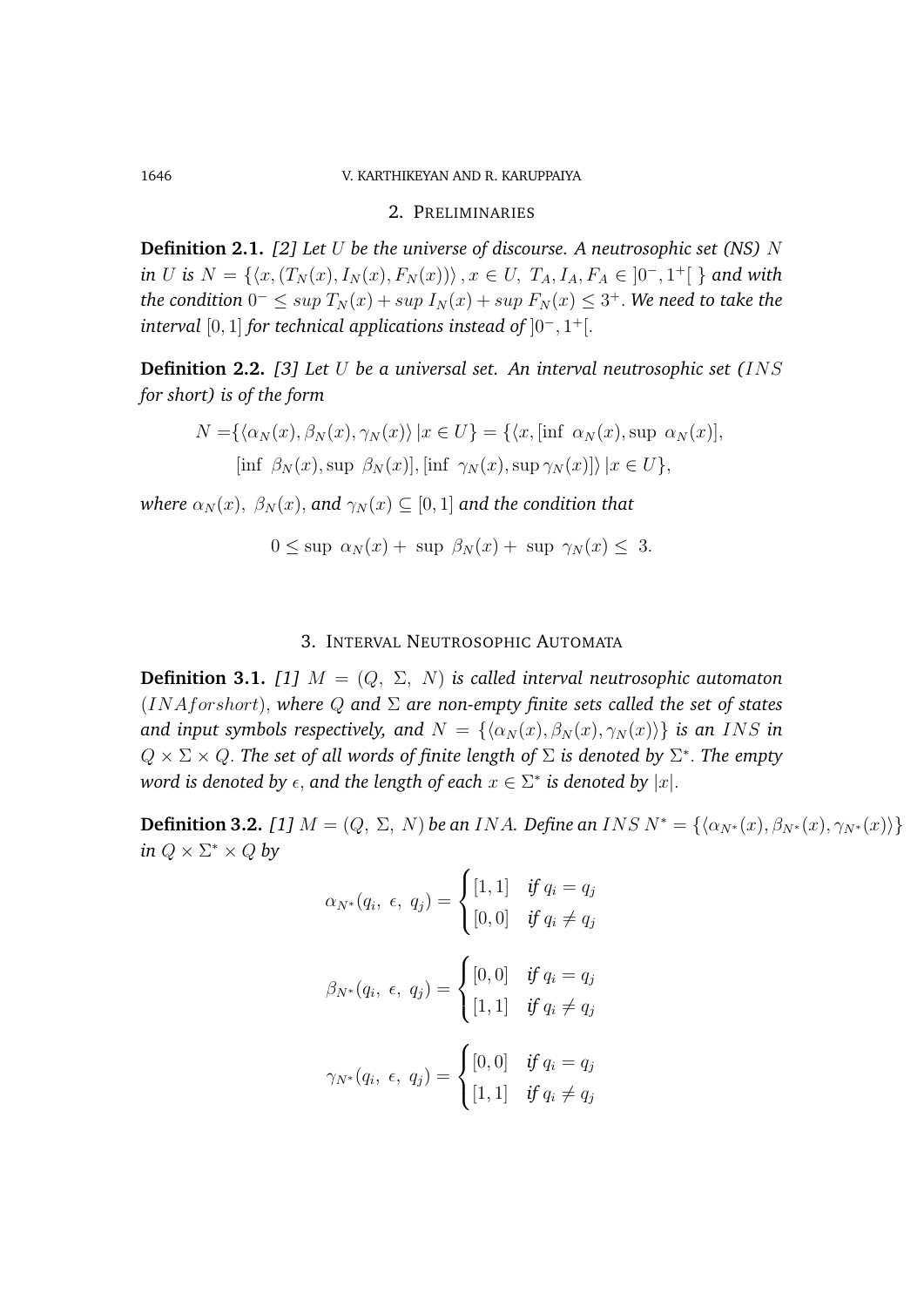STRONG SUBSYSTEMS OF INTERVAL ... 1647

$$
\alpha_{N^*}(q_i, w, q_j) = \alpha_{N^*}(q_i, xy, q_j) = \vee_{q_r \in Q} [\alpha_{N^*}(q_i, x, q_r) \cup \alpha_{N^*}(q_r, y, q_j)],
$$
  
\n
$$
\beta_{N^*}(q_i, w, q_j) = \beta_{N^*}(q_i, xy, q_j) = \vee_{q_r \in Q} [\beta_{N^*}(q_i, x, q_r) \cup \beta_{N^*}(q_r, y, q_j)],
$$
  
\n
$$
\gamma_{N^*}(q_i, w, q_j) = \gamma_{N^*}(q_i, xy, q_j) = \vee_{q_r \in Q} [\gamma_{N^*}(q_i, x, q_r) \cup \gamma_{N^*}(q_r, y, q_j)],
$$
  
\n
$$
\forall q_i, q_j \in Q, w = xy, x \in \Sigma^* \text{ and } y \in \Sigma.
$$

## 4. STRONG SUBSYSTEMS OF INTERVAL NEUTROSOPHIC AUTOMATA

**Definition 4.1.** *Let*  $M = (Q, \Sigma, N)$  *be an interval neutrosophic automaton. Let* 

$$
N_Q = \{ \langle \alpha_{N_Q}(q_i), \ \beta_{N_Q}(q_i), \ \gamma_{N_Q}(q_i) \rangle \} = \{ \langle q_i, [\inf \alpha_{N_Q}(q_i), \sup \alpha_{N_Q}(q_i)],
$$
  

$$
[\inf \beta_{N_Q}(q_i), \sup \beta_{N_Q}(q_i)], [\inf \gamma_{N_Q}(q_i), \sup \gamma_{N_Q}(q_i)] \rangle \}
$$

 $q_i\, \in\, Q.$  Then  $(Q, N_Q, \Sigma, N)$  is called a subsystem of  $M$  if  $\forall q_i, q_j\, \in\, Q$  and  $x\, \in\, \Sigma$  $\textit{such that} \,\, \alpha_{N_Q}(q_j) \,\geq\, \vee_{q_i \in Q} \{\alpha_{N_Q}(q_i) \wedge \alpha_N(q_i, x, q_j)\}, \,\, \beta_{N_Q}(q_j) \,\leq\, \wedge_{q_i \in Q} \{\beta_{N_Q}(q_i) \,\, \vee\,$  $\beta_N(q_i, x, q_j) \}$  and  $\gamma_{N_Q}(q_j) \leq \wedge_{q_i \in Q} \{\gamma_{N_Q}(q_i) \vee \gamma_N(q_i, x, q_j) \}.$ 

 $(Q, N_Q, \Sigma, N)$  *is a subsystem of* M, *then we write*  $N_Q$  *for*  $(Q, N_Q, \Sigma, N)$ .

**Definition 4.2.** Let  $M = (Q, \Sigma, N)$  be an interval neutrosophic automaton. Let  $N_Q\ =\ \{\left<\alpha_{N_Q}(q_i),\ \beta_{N_Q}(q_i),\ \gamma_{N_Q}(q_i)\right>\}\}.$  Then  $N_Q$  is called a strong subsystem of  $M$  if and only if  $\forall q_i, q_j \in Q,$  if  $\exists\; x\; \in\; \Sigma$  such that  $\alpha_{N_Q}(q_j)\; \geq\; \vee_{q_i\in Q}\{\alpha_{N_Q}(q_i)\},$  $\beta_{N_Q}(q_j) \leq \wedge_{q_i \in Q} \{\beta_{N_Q}(q_i)\},$  and  $\gamma_{N_Q}(q_j) \leq \wedge_{q_i \in Q} \{\gamma_{N_Q}(q_i)\}.$ 

**Theorem 4.1.** *Let*  $M = (Q, \Sigma, N)$  *be an interval neutrosophic automaton. Let*  $N_Q=\{\left<\alpha_{N_Q}(q_i),~\beta_{N_Q}(q_i),~\gamma_{N_Q}(q_i)\right>\}$ . Then  $N_Q$  is a strong subsystem of  $M$  if and  $\text{only if } \forall q_i, q_j \in Q, \text{ if } \exists x \in \Sigma^* \text{ such that } \alpha_{N^*}(q_i, x, q_j) > [0, 0],$  $\beta_{N^*}(q_i,x,q_j)<[1,1],$ and  $\gamma_{N^*}(q_i,x,q_j)<[1,1],$  then  $\alpha_{N_Q}(q_j)\geq\alpha_{N_Q}(q_i),$   $\beta_{N_Q}(q_j)\leq$  $\beta_{N_Q}(q_i)$ , and  $\gamma_{N_Q}(q_j) \leq \gamma_{N_Q}(q_i)$ .

*Proof.* Suppose  $N_Q$  is a strong subsystem. We prove the result by induction on  $|x| = n$ . If  $n = 0$ , then  $x = \epsilon$ . Now if  $q_i = q_j$ , then  $\alpha_{N^*}(q_i, \epsilon, q_j) = [1, 1]$ ,  $\beta_{N^*}(q_i, \epsilon, q_j) = [0, 0],$  and  $\gamma_{N^*}(q_i, \epsilon, q_j) = [0, 0].$ 

Therefore,  $\alpha_{N_Q}(q_i) = \alpha_{N_Q}(q_j)$ ,  $\beta_{N_Q}(q_i) = \beta_{N_Q}(q_j)$ , and  $\gamma_{N_Q}(q_i) = \gamma_{N_Q}(q_j)$ . Suppose  $q_i \neq q_j$ , then  $\alpha_{N^*}(q_i, \epsilon, q_j) = [0, 0], \beta_{N^*}(q_i, \epsilon, q_j) = [1, 1],$  $\gamma_{N^*}(q_i,\epsilon,q_j) = [1,1].$  Thus the result is true if  $n=0.$ 

Suppose the result is true  $\forall y \in \Sigma^*$  such that  $|y| = n - 1, n > 0$ . Let  $x = ya$ ,  $|y| = n - 1, y \in \Sigma^*, a \in \Sigma$ . Suppose  $\alpha_{N^*}(q_i, x, q_j) > [0, 0], \beta_{N^*}(q_i, x, q_j) < [1, 1]$ and  $\gamma_{N^*}(q_i,x,q_j)<[1,1].$  Then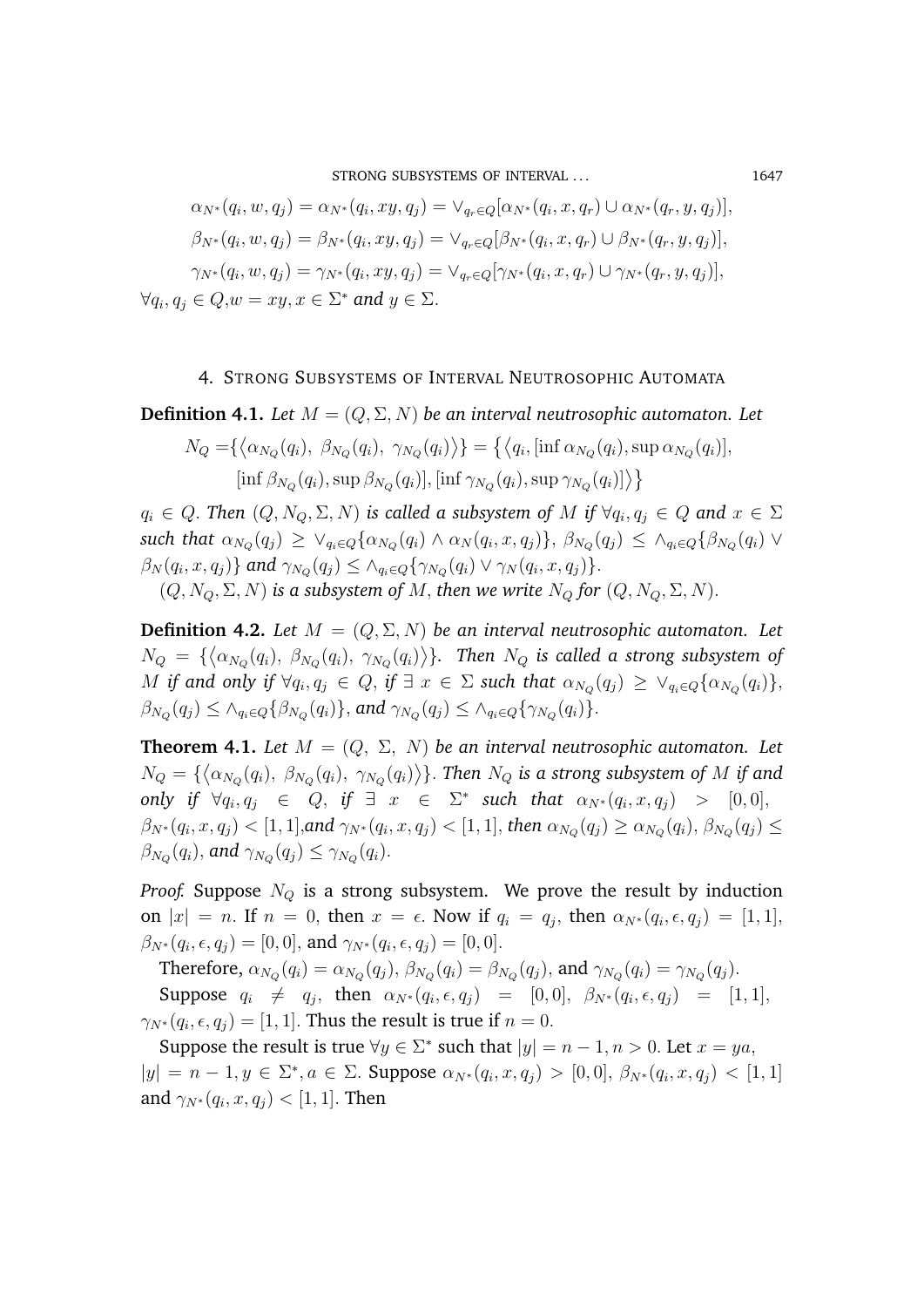1648 V. KARTHIKEYAN AND R. KARUPPAIYA

 $\alpha_{N^*}(q_i, x, q_j) = \alpha_{N^*}(q_i, ya, q_j) > [0, 0],$  $\vee_{q_k \in Q} \{ \alpha_{N^*}(q_i, y, q_k) \wedge \alpha_{N^*}(q_k, a, q_j) \} > [0, 0].$  $\beta_{N^*}(q_i, x, q_j) = \beta_{N^*}(q_i, ya, q_j) < [1, 1],$  $\wedge_{q_k \in Q} \{ \beta_{N^*}(q_i, y, q_k) \vee \beta_{N^*}(q_k, a, q_j) \} < [1, 1]$ 

and

 $\gamma_{N^*}(q_i, x, q_j) = \gamma_{N^*}(q_i, ya, q_j) < [1, 1],$  $\wedge_{q_k \in Q} \{ \gamma_{N^*}(q_i, y, q_k) \vee \gamma_{N^*}(q_k, a, q_j) \} < [1, 1].$ 

Thus  $\exists q_k \in Q$  s.t.  $\alpha_{N^*}(q_i,y,q_k) > [0,0], \alpha_{N^*}(q_k,a,q_j) > [0,0],$  $\beta_{N^*}(q_i,y,q_k)$   $\ < \ [1,1],$  and  $\beta_{N^*}(q_k,a,q_j)$   $\ < \ [1,1],$   $\gamma_{N^*}(q_i,y,q_k)$   $\ < \ [1,1],$  and  $\gamma_{N^*}(q_k, a, q_i) < [1, 1].$ 

Hence,  $\alpha_{N_Q}(q_j) \ge \alpha_{N_Q}(q_k)$ , and  $\alpha_{N_Q}(q_k) \ge \alpha_{N_Q}(q_i)$ ,  $\beta_{N_Q}(q_j) \le \beta_{N_Q}(q_k)$ , and  $\beta_{N_Q}(q_k) \leq \beta_{N_Q}(q_i),$  and  $\gamma_{N_Q}(q_j) \leq \gamma_{N_Q}(q_k),$  and  $\gamma_{N_Q}(q_k) \leq \gamma_{N_Q}(q_i).$ 

Thus,  $\alpha_{N_Q}(q_j) \ge \alpha_{N_Q}(q_i)$ ,  $\beta_{N_Q}(q_j) \le \beta_{N_Q}(q_i)$ , and  $\gamma_{N_Q}(q_j) \le \gamma_{N_Q}(q_i)$ .

The converse is obvious.

**Theorem 4.2.** Let  $M = (Q, \Sigma, N)$  be an interval neutrosophic automaton. Let  $N_Q=\left\{\left<\alpha_{N_Q},\beta_{N_Q},\gamma_{N_Q}\right>\right\}$  be an interval neutrosophic subset in  $Q.$  If  $N_Q$  is a strong *subsystem of*  $M$ , *then*  $N_Q$  *is a subsystem of*  $M$ . *The converse is need not be true.* 

*Proof.* Let  $N_Q$  be a strong subsystem. Then  $\forall$   $q_i, q_j \in Q,$  if  $\exists$   $a \in \Sigma$  such that  $\alpha_{N_Q}(q_i,a,q_j) > [0,0], \ \beta_{N_Q}(q_i,a,q_j) < [1,1], \ \gamma_{N_Q}(q_i,a,q_j) < [1,1].$  Further,

 $(4.1)$  $(q_j) \ge \alpha_{N_Q}(q_i), \ \ \beta_{N_Q}(q_j) \le \beta_{N_Q}(q_i), \ \text{ and } \gamma_{N_Q}(q_j) \le \gamma_{N_Q}(q_i).$ 

Now,  $\alpha_{N_Q}(q_j)\geq \alpha_{N_Q}(q_i)\wedge \alpha_{N_Q}(q_i,a,q_j),$   $\beta_{N_Q}(q_j)\leq \beta_{N_Q}(q_i)\vee \beta_{N_Q}(q_i,a,q_j),$  and  $\gamma_{N_Q}(q_j) \le \gamma_{N_Q}(q_i) \vee \gamma_{N_Q}(q_i,a,q_j)$ , by (4.1). Hence,  $N_Q$  is a subsystem of  $M$ .

 $\Box$ 

**Theorem 4.3.** Let  $M = (Q, \Sigma, N)$  be an interval neutrosophic automata. Let  $N_{Q_1}$  and  $N_{Q_2}$  be strong subsystems of M. Then the following conditions hold.

(i)  $N_{Q_1} \wedge N_{Q_2}$  is a strong subsystem of M.

(ii)  $N_{Q_1} \vee N_{Q_2}$  is a strong subsystem of M.

*Proof.*

(i) Since  $N_{Q_1}$  and  $N_{Q_2}$  are strong subsystem of an interval neutrosophic automata M. Then  $\forall q_i, q_j \in Q$  and  $x \in \Sigma$  such that

 $\alpha_{N_{Q_1}}(q_j) \geq \vee_{q_i \in Q} \{\alpha_{N_{Q_1}}(q_i)\},\$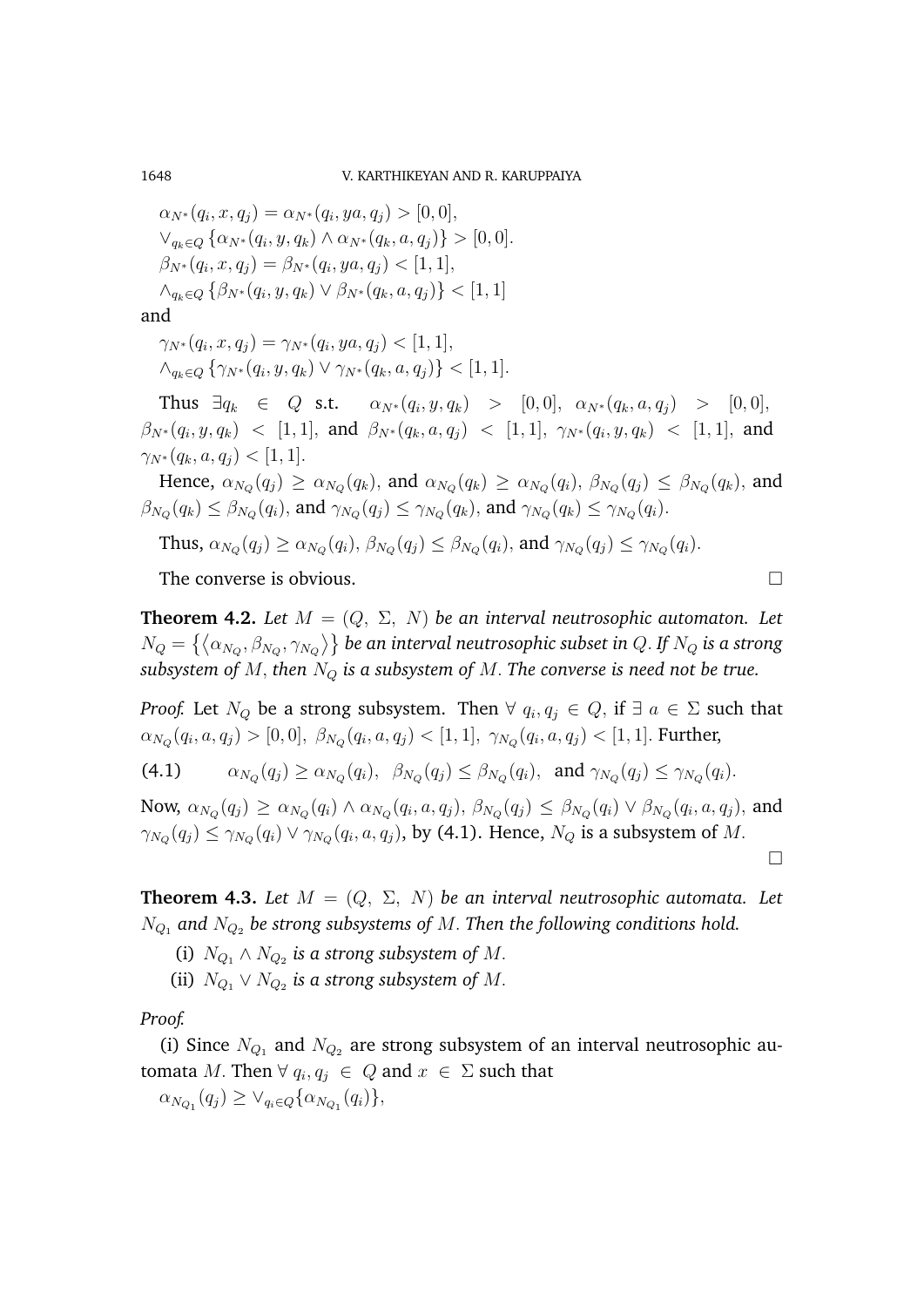$\beta_{N_{Q_1}}(q_j) \leq \wedge_{q_i \in Q} \{\beta_{N_{Q_1}}(q_i)\},\,$  $\gamma_{N_{Q_1}}(q_j) \leq \wedge_{q_i \in Q} \{\gamma_{N_{Q_1}}(q_i)\},\$  $\alpha_{N_{Q_2}}(q_j) \geq \vee_{q_i \in Q} \{\alpha_{N_{Q_2}}(q_i)\},\$  $\beta_{N_{Q_2}}(q_j) \leq \wedge_{q_i \in Q} \{\beta_{N_{Q_2}}(q_i)\},\,$  $\gamma_{N_{Q_2}}(q_j) \leq \wedge_{q_i \in Q} \{\gamma_{N_{Q_2}}(q_i)\}.$ 

Now we have to prove  $N_{Q_1} \wedge N_{Q_2}$  is a subsystem of  $M.$  It is enough to prove

$$
(\alpha_{N_{Q_1}} \wedge \alpha_{N_{Q_2}})(q_j) \geq \vee_{q_i \in Q} \{ (\alpha_{N_{Q_1}} \wedge \alpha_{N_{Q_2}})(q_i) \}, (\beta_{N_{Q_1}} \wedge \beta_{N_{Q_2}})(q_j) \leq \wedge_{q_i \in Q} \{ (\beta_{N_{Q_1}} \wedge \beta_{N_{Q_2}})(q_i) \}, (\gamma_{N_{Q_1}} \wedge \gamma_{N_{Q_2}})(q_j) \leq \wedge_{q_i \in Q} \{ (\gamma_{N_{Q_1}} \wedge \gamma_{N_{Q_2}})(q_i) \}.
$$

Now,

$$
(\alpha_{N_{Q_1}} \wedge \alpha_{N_{Q_2}})(q_j) = (\alpha_{N_{Q_1}}(q_j) \wedge \alpha_{N_{Q_2}}(q_j))
$$
  
\n
$$
\geq {\vee_{q_i \in Q} \{ (\alpha_{N_{Q_1}}(q_i)) \} } \wedge {\vee_{q_i \in Q} \{ \alpha_{N_{Q_2}}(q_i) \} }\}
$$
  
\n[Since  $N_{Q_1}$  and  $N_{Q_2}$  are strong subsystem]  
\n
$$
= \vee_{q_i \in Q} {\alpha_{N_{Q_1}}(q_i) \wedge \alpha_{N_{Q_2}}(q_i) }
$$
  
\n
$$
= \vee_{q_i \in Q} {\alpha_{N_{Q_1}} \wedge \alpha_{N_{Q_2}}(q_i) }.
$$

Thus,

(4.2) 
$$
(\alpha_{N_{Q_1}} \wedge \alpha_{N_{Q_2}})(q_j) \geq \vee_{q_i \in Q} \{ (\alpha_{N_{Q_1}} \wedge \alpha_{N_{Q_2}})(q_i) \},
$$

$$
(\beta_{N_{Q_1}} \wedge \beta_{N_{Q_2}})(q_j) = (\beta_{N_{Q_1}}(q_j) \wedge \beta_{N_{Q_2}}(q_j))
$$

$$
\leq \{\wedge_{q_i \in Q} \{\beta_{N_{Q_1}}(q_i)\}\} \wedge \{\wedge_{q_i \in Q} \{\beta_{N_{Q_2}}(q_i)\}\}
$$

$$
= \wedge_{q_i \in Q} \{\beta_{N_{Q_1}}(q_i) \wedge \beta_{N_{Q_2}}(q_i)\}
$$

$$
= \wedge_{q_i \in Q} \{ (\beta_{N_{Q_1}} \wedge \beta_{N_{Q_2}})(q_i) \}.
$$

Thus,

(4.3) 
$$
(\beta_{N_{Q_1}} \wedge \beta_{N_{Q_2}})(q_j) \leq \wedge_{q_i \in Q} \{ (\beta_{N_{Q_1}} \wedge \beta_{N_{Q_2}})(q_i) \}, \n(\gamma_{N_{Q_1}} \wedge \gamma_{N_{Q_2}})(q_j) = (\gamma_{N_{Q_1}}(q_j) \wedge \gamma_{N_{Q_2}}(q_j)) \n\leq \{ \wedge_{q_i \in Q} \{ \gamma_{N_{Q_1}}(q_i) \} \} \wedge \{ \wedge_{q_i \in Q} \{ \gamma_{N_{Q_2}}(q_i) \} \} \n= \wedge_{q_i \in Q} \{ \gamma_{N_{Q_1}}(q_i) \wedge \gamma_{N_{Q_2}}(q_i) \} \n= \wedge_{q_i \in Q} \{ (\gamma_{N_{Q_1}} \wedge \gamma_{N_{Q_2}})(q_i) \}.
$$

Thus,

(4.4) 
$$
(\gamma_{N_{Q_1}} \wedge \gamma_{N_{Q_2}})(q_j) \leq \wedge_{q_i \in Q} \{ (\gamma_{N_{Q_1}} \wedge \gamma_{N_{Q_2}})(q_i) \}.
$$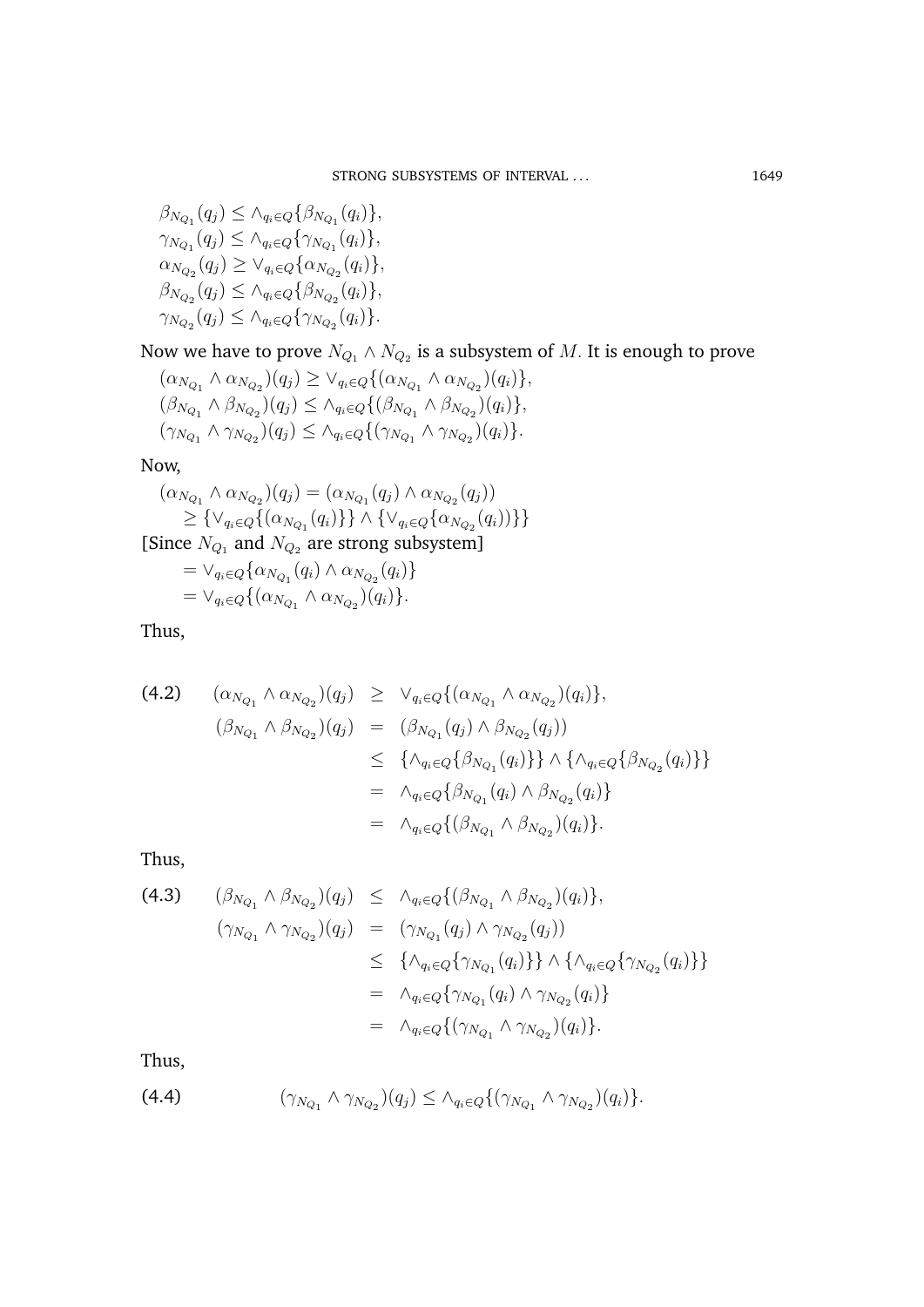From (4.2), (4.3) and (4.4),  $N_{Q_1} \wedge N_{Q_2}$  is a strong subsystem of an interval neutrosophic automaton M.

(ii) Now we have to prove  $N_{Q_1} \vee N_{Q_2}$  is a strong subsystem of interval neutrosophic automaton  $M$ . It is enough to prove

$$
(\alpha_{N_{Q_1}} \vee \alpha_{N_{Q_2}})(q_j) \geq \vee_{q_i \in Q} \{ (\alpha_{N_{Q_1}} \vee \alpha_{N_{Q_2}})(q_i) \}, (\beta_{N_{Q_1}} \vee \beta_{N_{Q_2}})(q_j) \leq \wedge_{q_i \in Q} \{ (\beta_{N_{Q_1}} \vee \beta_{N_{Q_2}})(q_i) \}, (\gamma_{N_{Q_1}} \vee \gamma_{N_{Q_2}})(q_j) \leq \wedge_{q_i \in Q} \{ (\gamma_{N_{Q_1}} \vee \gamma_{N_{Q_2}})(q_i) \}.
$$

Now,

$$
(\alpha_{N_{Q_1}} \vee \alpha_{N_{Q_2}})(q_j) = (\alpha_{N_{Q_1}}(q_j) \vee \alpha_{N_{Q_2}}(q_j))
$$
  
\n
$$
\geq {\vee_{q_i \in Q} \{ (\alpha_{N_{Q_1}}(q_i)) \} \vee {\vee_{q_i \in Q} \{ \alpha_{N_{Q_2}}(q_i) \} } }
$$
  
\n[Since  $N_{Q_1}$  and  $N_{Q_2}$  are strong subsystem]  
\n
$$
= \vee_{q_i \in Q} {\alpha_{N_{Q_1}}(q_i) \vee \alpha_{N_{Q_2}}(q_i) }
$$
  
\n
$$
= \vee_{q_i \in Q} {\alpha_{N_{Q_1}} \vee \alpha_{N_{Q_2}}(q_i) }.
$$
  
\nThus,

(4.5) 
$$
(\alpha_{N_{Q_1}} \vee \alpha_{N_{Q_2}})(q_j) \geq \vee_{q_i \in Q} \{ (\alpha_{N_{Q_1}} \vee \alpha_{N_{Q_2}})(q_i) \}, (\beta_{N_{Q_1}} \vee \beta_{N_{Q_2}})(q_j) = (\beta_{N_{Q_1}}(q_j) \vee \beta_{N_{Q_2}}(q_j)) \leq \{ \wedge_{q_i \in Q} \{ \beta_{N_{Q_1}}(q_i) \} \} \vee \{ \wedge_{q_i \in Q} \{ \beta_{N_{Q_2}}(q_i) \} \} = \wedge_{q_i \in Q} \{ \beta_{N_{Q_1}}(q_i) \vee \beta_{N_{Q_2}}(q_i) \} = \wedge_{q_i \in Q} \{ (\beta_{N_{Q_1}} \vee \beta_{N_{Q_2}})(q_i) \}.
$$

Thus,

(4.6) 
$$
(\beta_{N_{Q_1}} \vee \beta_{N_{Q_2}})(q_j) \leq \wedge_{q_i \in Q} \{ (\beta_{N_{Q_1}} \vee \beta_{N_{Q_2}})(q_i) \}, \n(\gamma_{N_{Q_1}} \vee \gamma_{N_{Q_2}})(q_j) = (\gamma_{N_{Q_1}}(q_j) \vee \gamma_{N_{Q_2}}(q_j)) \n\leq \{\wedge_{q_i \in Q} \{ \gamma_{N_{Q_1}}(q_i) \} \} \vee \{\wedge_{q_i \in Q} \{ \gamma_{N_{Q_2}}(q_i) \} \} \n= \wedge_{q_i \in Q} \{ \gamma_{N_{Q_1}}(q_i) \vee \gamma_{N_{Q_2}}(q_i) \} \n= \wedge_{q_i \in Q} \{ (\gamma_{N_{Q_1}} \vee \gamma_{N_{Q_2}})(q_i) \}.
$$

Thus,

(4.7) 
$$
(\gamma_{N_{Q_1}} \vee \gamma_{N_{Q_2}})(q_j) \leq \wedge_{q_i \in Q} \{ (\gamma_{N_{Q_1}} \vee \gamma_{N_{Q_2}})(q_i) \}.
$$

From (4.5), (4.6), and (4.7),  $N_{Q_1} \vee N_{Q_2}$  is a strong subsystem.

 $\Box$